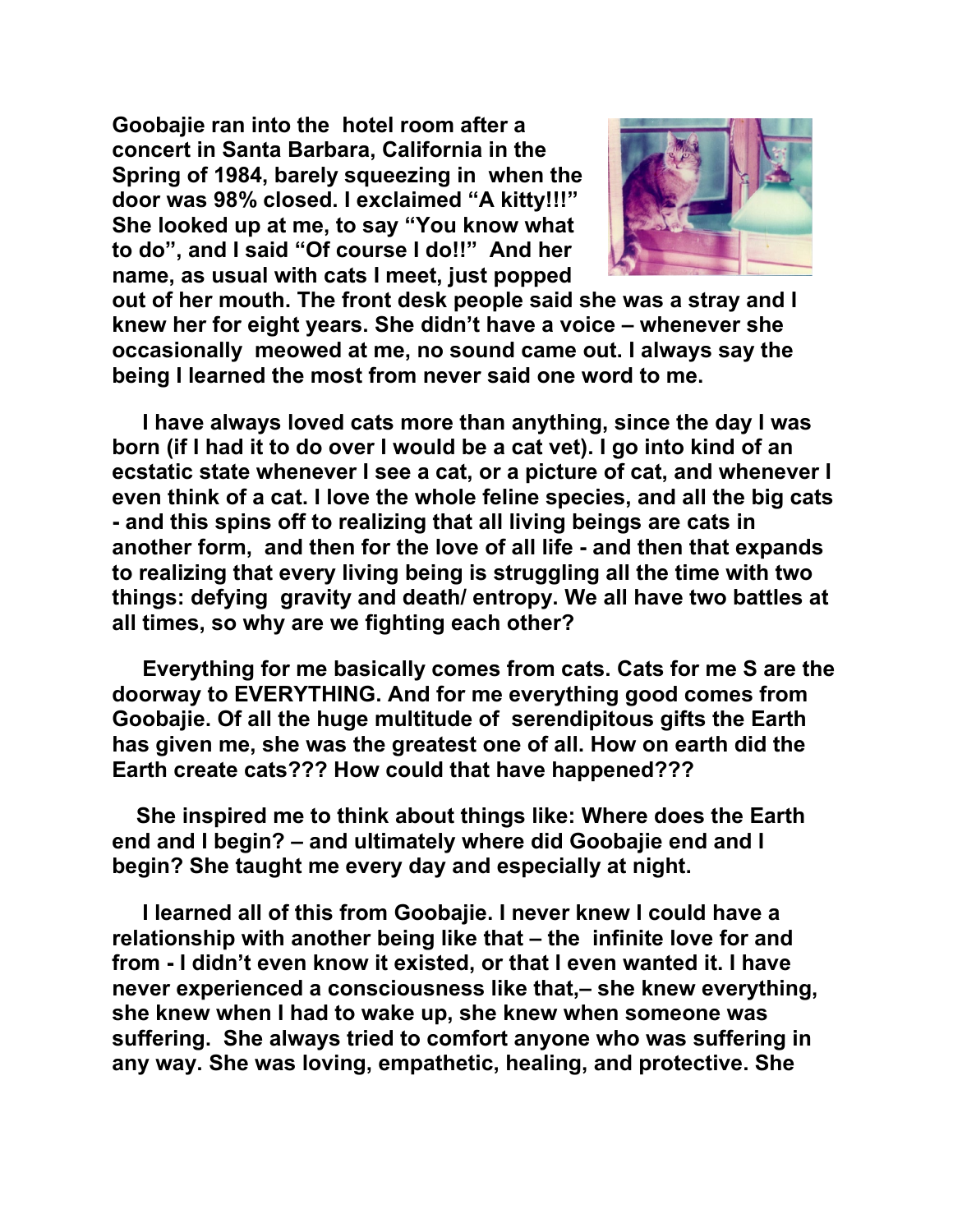**would take a bullet for you, absorbing toxic energy, and I suspect she did for another person she dearly loved in her last days.** 

 **Cats do that, and I tried to take one for her, I tried to somehow take the illness from her, saying to her "Goobajie, give it to me, I will deal with it", but it was too late.**

 **She didn't care if I succeeded or failed at anything, or what I had done or not done, or about** *anything* **in my background. I learned from her that there's no such thing as evil – there are only two states: balance or imbalance (aka** *entropy***, the thermodynamic law of the universe that everything gets more disorganized over time, so it is very easy to fall into entropy). Sociologically it is called destruction, so someone's not really evil, rather they are falling out of balance. I learned from her to try to help balance things in a bad situation for anyone, as she would have wanted to do, often asking to myself, "What can I do to help" and "What would Goobajie do here?" I learned from her to try to be forgiving, as hard as that might be sometimes. I learned from her that that's how I want to be, to be like her – and that is who I really am inside potentially, and to try to unfold myself to get to the level she was at.** 

 **From that first night on she slept on my chest every night. That was her spot (and Gobajie's spot was between my knees or firmly against my shin). Often I would wake up and she would just be staring at me. I would always say these three things to her out loud: "Goobajie, how did you get like this? How can you love me this much? I want to be like you." I learned that if something, anything, any situation is not "like Goobajie", then try to help get it more like her, more balanced, more benign, more loving, more forgiving. So many lessons and realizations that keep unfolding on and on ("What would she do here?").**

 **She was here to give love to everyone she encountered, and to try to comfort**

**anyone who was in need. Constant acts of love and compassion.** 

 **There are cats that are cats, and there are cats that are not cats (and when you get to know someone of any species so deeply, then**  *any* **"category" disappears – there are** *only* **individuals). I didn't know**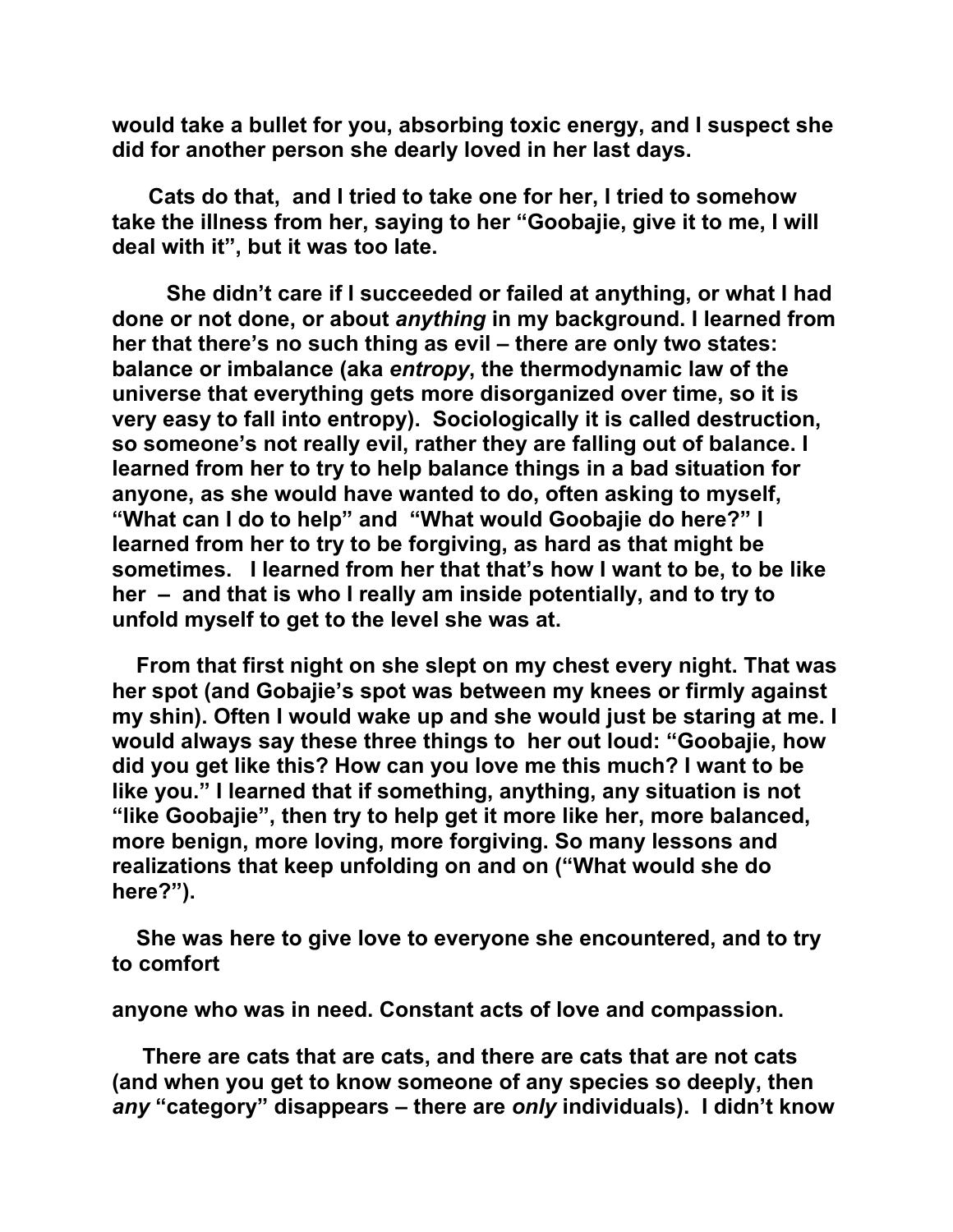*what* **she was, but occasionally she would revert to being a cat, which was always so endearing and made me smile (like when she saw a mouse, or very occasionally would chase her tail). She would often somehow quietly materialize by me, without seeming to walk up to me, and then later when she departed from me that would be slowly. Somehow the Earth knew that if she was in the form of a cat she would get the love and the most important lessons through to me. Cats do more for me than anything else – more than music, more than anything. Through cats, I realize the love for all life forms (everything is a cat in another form, with a different genetic structure), and cats unlock that level of consciousness for me. New Orleans pianist Professor Longhair (1918-1980) is also way, way down inside me where Goobajie is, as far down inside me that is possible to get to, right down where I myself am.**

 **Besides, I realize if i try to "define" something, then I am sealing off my connection to it. The trick for me is to get to a general "in the ballpark" cognition. Categories are useful in the huge ocean of experiences to show what something is** *not***.**

 **The gift from the Earth to me is the life form of cats, and from them is the way to get these realizations through to me like nothing else could, to unlock and unfold them. It's not something I could have really "tried" to do – I needed a teacher, a mentor to show me the most important thing, with constant acts of love. She loved to show me that she loved me in many ways, like when I would sometimes wake up and see her on my chest just staring at me, often purring extremely loudly (as she did the first night I met her). When I was home she was the last thing I saw before falling asleep and she the was the first thing I saw when I woke up in the morning (and Gobajie was the second thing I saw) – she made sure of that. Often she felt so much love for me that she had to just stand up and touch my face. Sometimes she jumped on my back and sometimes even climbed up me to get on my shoulders.**

 **Being with her led to being with another huge inspiration and influence, her adopted sister Gobajie (aka "Pixie", the silver fox kitty in the first photo below and in the photos below that – and see the "Pixie" songs on the albums GULF COAST BLUES & IMRESSIONS 1 & 2, SPRING CAROUSEL, & RESTLESS WIND), whose chirpy meow is**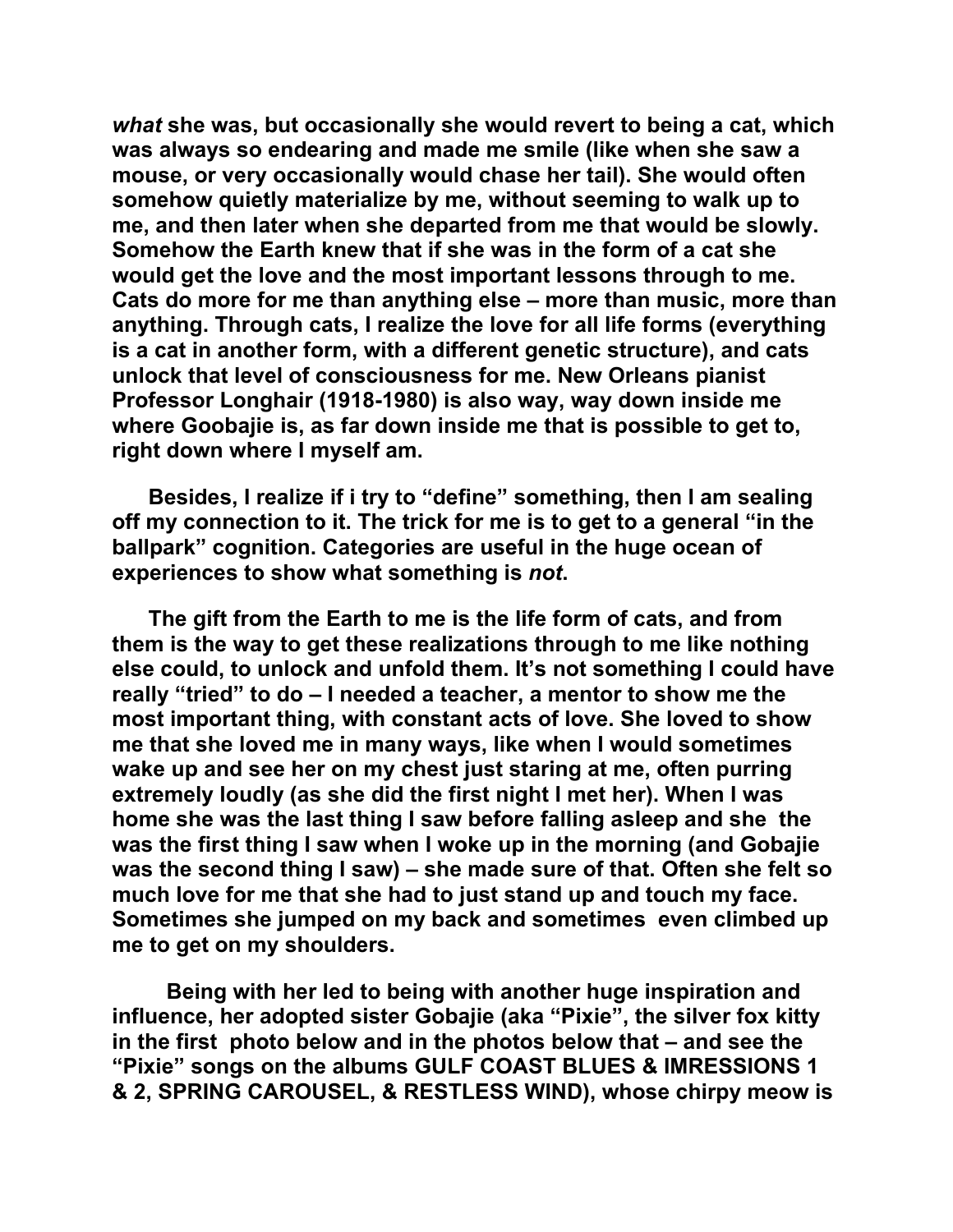**one of my five main influences on my right hand playing on the piano (along with Professor Longhair, James Booker (1939-1983), Henry Butler (1948-2018), and Jim Morrison (1943-1971), for the levels of expressions he had).**

 **It is amazing to think about what I would not have experienced and learned had I shut that hotel room door one third of a second earlier. I realize that everything I had done in life prepared me for that moment – and she prepared me for everything that I was to experience after, I'm realizing things to this day, even just now with this sentence.**

 **When she ran into my hotel room in 1984, in that instant everything changed – even more than from my other most profound pivotal moments such as: hearing the Doors first album on January 6, 1967, hearing Thomas "Fats' Waller's recordings in 1971, hearing Teddy Wilson's recordings in 1973, hearing Professor Longhair's recordings in 1979, hearing James Booker's recordings in 1982, and hearing Henry Butler live in 1985.**

 **With every moment I had with her I fully knew what a privilege it was. Randy Newman's soundtrack song from Toy Story 2, W***hen She Loved Me* **exactly describes my relationship with her – and also as in eden ahbez's 1947 song** *Nature Boy***: "The greatest thing you'll ever learn, is just to love and be loved in return." She is in my consciousness at all times. It is a gift of a reverie and a love consciousness and much more that I can go to anytime. I will never get to her level of consciousness, but I will always be better for trying to get there, and she showed me that potential is in me to get closer to it. She inspired me to realize many other things, such as that half of my processes are within me, and half are what existence brings to me. Also paradoxical concepts that I live in (and when I am there I know I am as close to** *it* **that I can get), like that the odds were so slim that I could have met her the way I did, and yet the paradoxically the odds were one-to-one, since it happened. If (as in the time travel theoretical, "Butterfly Effect") theory I had done something different 30 years before that I might have closed that hotel room door one second earlier and I would have never met her (but maybe I would have closed it one second later and thus would have met her – I can**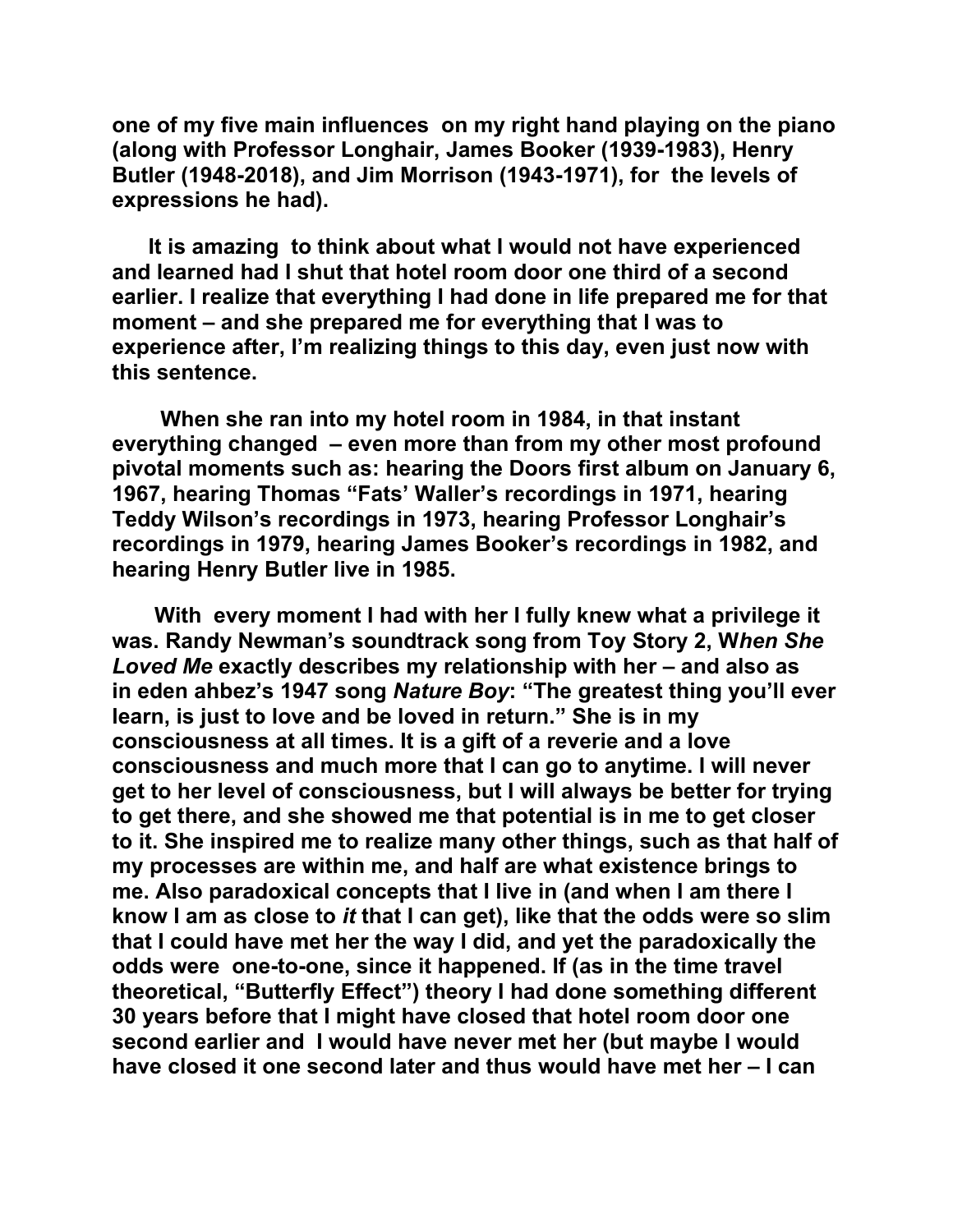**theorize all day about those things, but in actuality** *it just happened –* **and is** *both* **and** *neither* **great odds and/or one-to-one odds ).**

 **Also I learned, that it's not just what happens to me, it's what I do with it after it happens. The gift was that she ran into my hotel room, and it was up to me to decide to take her back home with me, which I instantly did after the front desk said she was a stray. I've realized that my real identity is, like hers, that my ability is not so much to try to change things, or to try to prevent things, but rather to try to help after something unfortunate happens. Also, I learned that the reason for anything that enters my field of observation or my consciousness, is to participate in some way, even if indirectly**

 **There are so many hundreds of stories that it would take a book to tell them all. We all have wonderful stories of the cats and the beings we have known and loved so much. For example, when I was home, as I was always working late at night and when it got to a certain hour she would sit by the bottom of the stairs and stare at me until I noticed her and realized she was telling me it was time to snuggle and I couldn't resist and went upstairs with her. The story of her last days was so profound that had I not had a witness, I would not have believed it myself – I would have wondered if the whole thing was real, if was just a dream. OF all the possibilities,** *how* **did she pick me ???**

 **Goobajie loved people like I love cats.**

 **She also helped me realize that every moment (10−43 seconds, the Planck Time, the smallest measurement obtained to far [as of 2021]) is equally significant to the moment I meet her, even though many of those moments might not be as spectacular to the senses and the feelings – and that every living being is her, like her in a different form, and unique and precious (even if there are moments that I forget that).**

 **There have been 22 kitties that I have been very close to since the age of 5. I'm not with any now (in 2020) since I am rarely home. I have been adopted by cats three other times. When one loves something more than anything, there are ever-unfolding multi purposes and opportunities that can come out of l that.**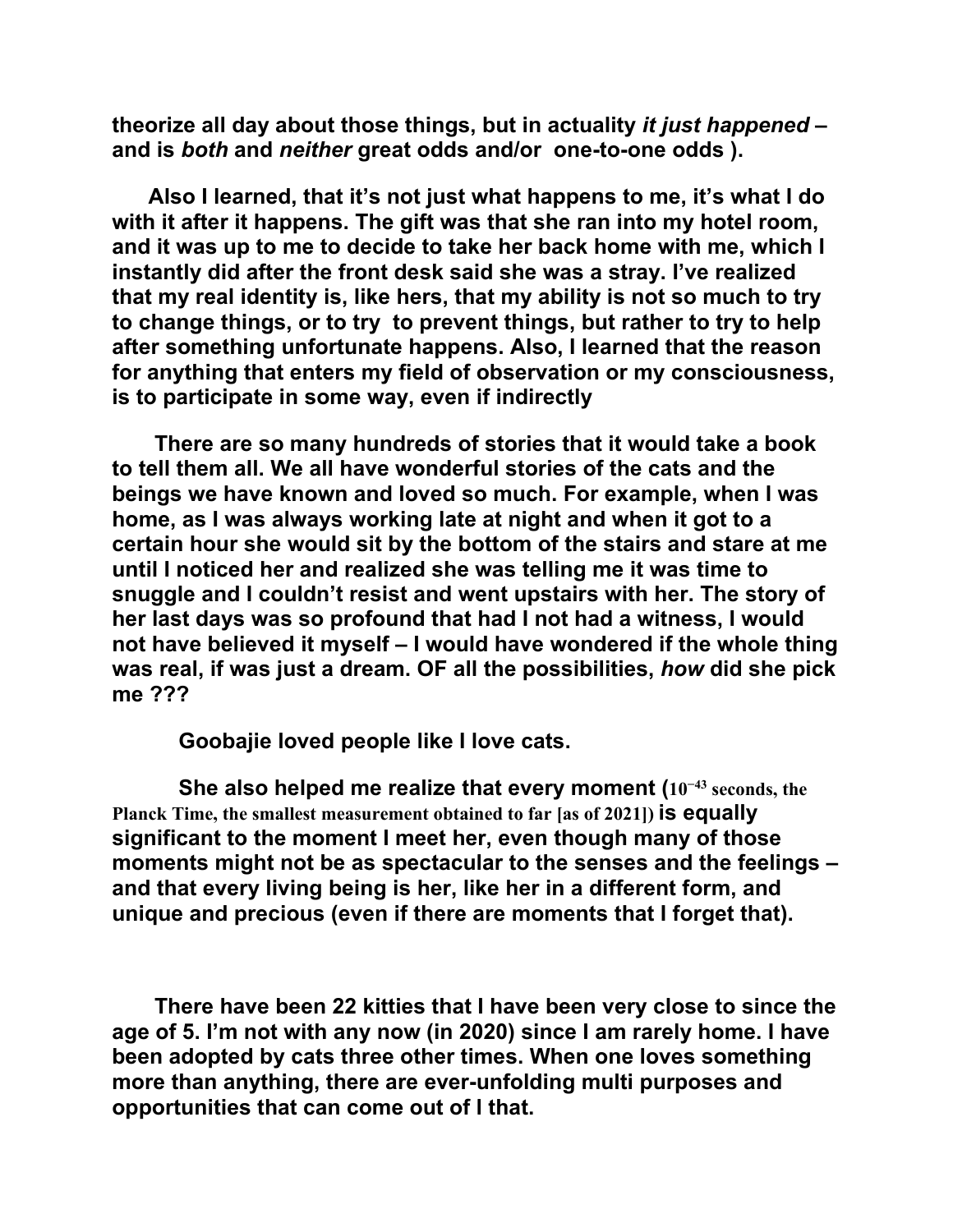**The Earth gave me cats, the Earth gave me sound to play with, the Earth gave me wood and metal for the instruments, the Earth gave me**  *me***.**

 **A few months after Goobajie's passing, one night I awoke to a sound coming from downstairs – one that I had never heard anything like it before. I quickly realized it was Gobajie deeply sobbing for our mutual dearest friend Goobajie. I went downstairs with the brush she loved so much and brushed her, saying to her repeatedly "I know, Sweetheart, I miss Goobajie too", so she would know I understood. She had spent every day of her life with Goobajie since very soon after she was born. It worked, as she never moaned again and moved on.**

 **Gobajie's purr was silent and internal, but she was purring internally often so that when she meowed it came out very chirpy. Her meow became an influence on my right hand playing on the piano – I realized that sometimes instead of playing long choppy loud right hand licks on the piano in certain uptempo pieces, instead to just "chirp", playing quick high phrases.** 

 **What an incredible incredible incredible gift it was to be with these two.**

**Goobajie [tortoise shell] ( ? – 1992) - Gobajie [silver fox kitty] (1984- 1997**